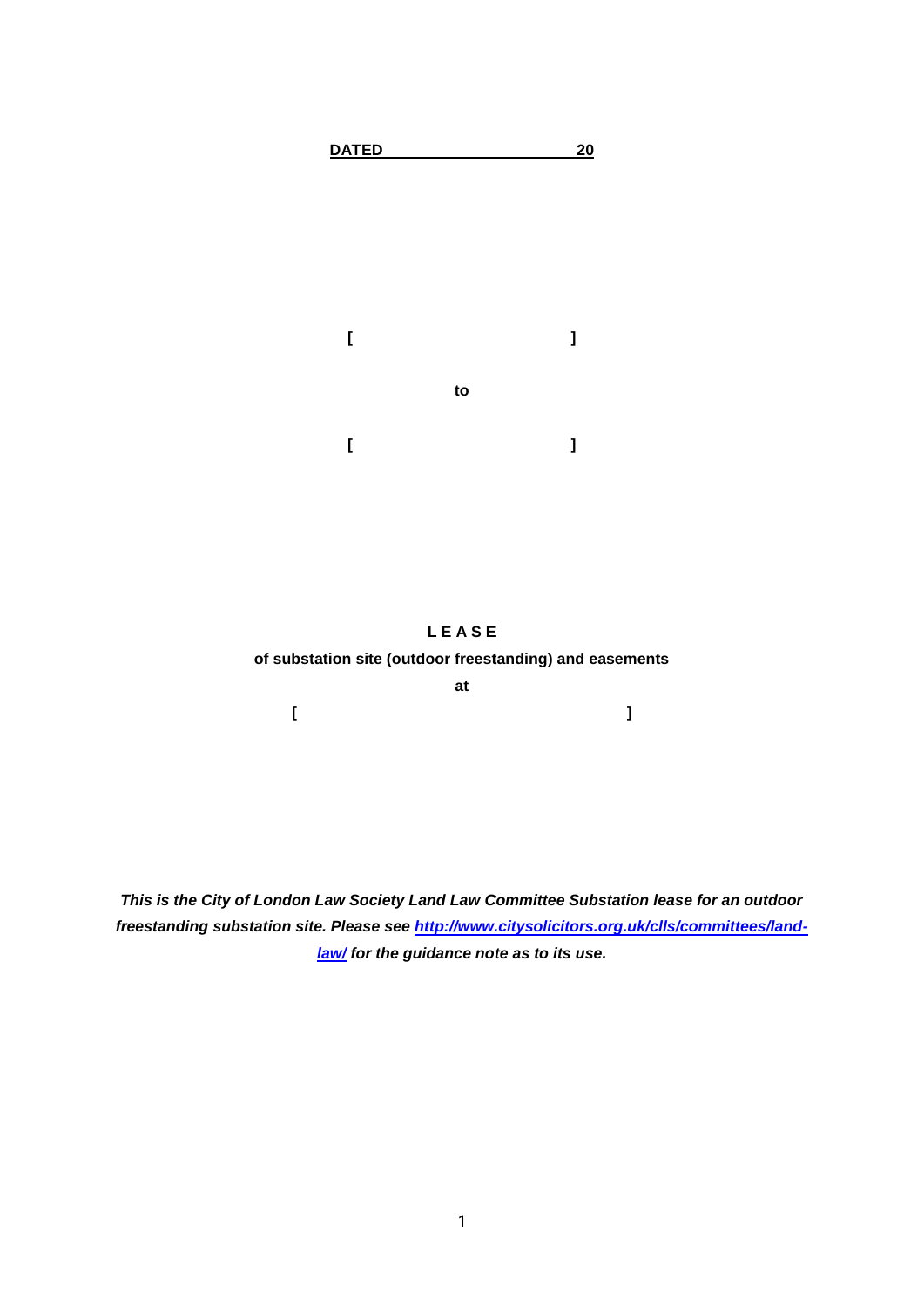# **LR1. Date of lease LR2. Title number(s)** LR2.1 Landlord's title number(s) LR2.2 Other title numbers **LR3.** Parties to this lease Landlord **[ ]** (company no.**[ ]**) whose registered office is at **[ ]**. **Tenant [ ]** (company no.**[ ]**) whose registered office is at **[ ]**. **LR4. Property In the case of a conflict between this clause and the** remainder of this lease then, for the purposes of registration, this clause shall prevail. As specified in Part 1 of the Schedule of this lease and defined in this lease as "the Premises". See the exclusion of rights in clause 8.8. **LR5. Prescribed statements etc** LR5.1 Statements prescribed under rules 179 (dispositions in favour of a charity), 180 (dispositions by a charity) or 196 (leases under the Leasehold Reform, Housing and Urban Development Act 1993) of the Land Registration Rules 2003. **[**None.**]** LR5.2 This lease is made under, or by reference to, provisions of: **[**None.**] LR6. Term for which the Property is leased** The Term as specified in this lease at clause 2. **LR7. Premium [**One Pound (£1.00).**] LR8. Prohibitions or restrictions on disposing of this lease** This lease contains a provision that prohibits or restricts dispositions. **LR9. Rights of acquisition etc LR9.1** Tenant's contractual rights to renew this lease, to acquire the reversion or another lease of the Property, or to acquire an interest in other

# **LAND REGISTRY PRESCRIBED CLAUSES**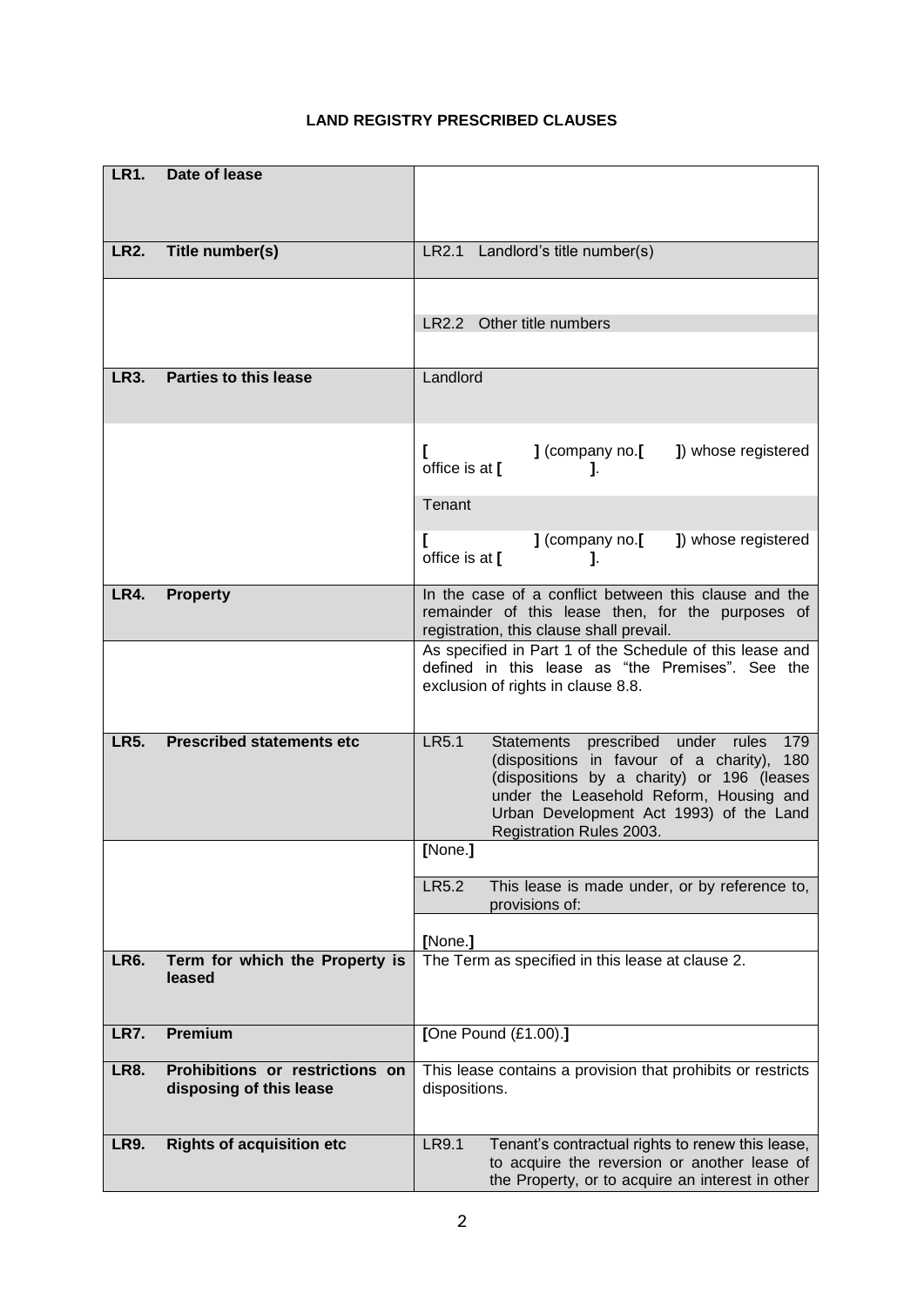|              |                                                                                                                            | land                      |                                                                                                       |
|--------------|----------------------------------------------------------------------------------------------------------------------------|---------------------------|-------------------------------------------------------------------------------------------------------|
|              |                                                                                                                            | [See clause 8.5.] [None.] |                                                                                                       |
|              |                                                                                                                            |                           |                                                                                                       |
|              |                                                                                                                            | LR9.2                     | Tenant's covenant to (or offer to) surrender<br>this lease                                            |
|              |                                                                                                                            | See clause 7.             |                                                                                                       |
|              |                                                                                                                            |                           |                                                                                                       |
|              |                                                                                                                            | LR9.3                     | Landlord's contractual rights to acquire this<br>lease                                                |
|              |                                                                                                                            | None.                     |                                                                                                       |
|              | LR10. Restrictive covenants given in<br>this lease by the Landlord in<br>respect of land other than the<br><b>Property</b> | As specified in clause 5. |                                                                                                       |
|              | <b>LR11. Easements</b>                                                                                                     | LR11.1                    | Easements granted by this lease for the<br>benefit of the Property                                    |
|              |                                                                                                                            |                           | As specified in Part 2 of the Schedule to this lease.                                                 |
|              |                                                                                                                            | LR11.2                    | Easements granted or reserved by this lease<br>over the Property for the benefit of other<br>property |
|              |                                                                                                                            | None.                     |                                                                                                       |
|              | LR12. Estate rentcharge burdening the<br><b>Property</b>                                                                   | None.                     |                                                                                                       |
|              | LR13. Application for standard form of<br>restriction                                                                      | None.                     |                                                                                                       |
| <b>LR14.</b> | Declaration of trust where there<br>than<br>is<br>more<br>one<br>person<br>comprising the Tenant                           | [None.]                   |                                                                                                       |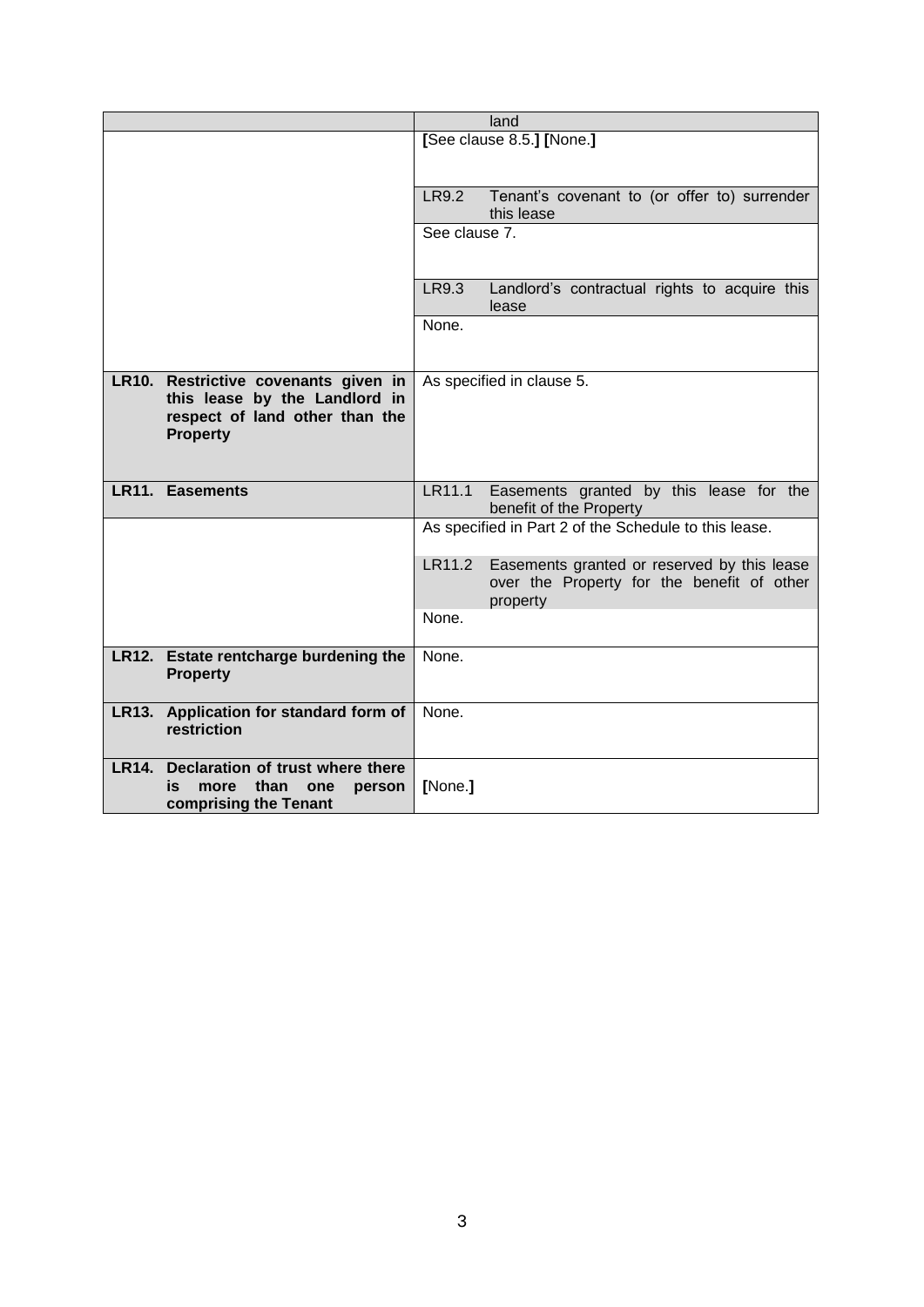**THIS LEASE** made on the date and between the parties stated in the Land Registry prescribed clauses

## 1. **DEFINITIONS AND INTERPRETATION**

In this lease, the following definitions apply:

- 1.1 **"Act"** means the Electricity Act 1989;
- 1.2 "**[Blue Land (Access rights)]**" "**[Brown Land (Access and line rights)]**" "**[Green Land (Ventilation rights)]**" and "**[Yellow Land (Line rights)]**" means the land so coloured on the Plan, which form part of the Landlord's Property (if any such colours are shown on the Plan);
- 1.3 "**Building**" means the building or other structure erected on the Premises which houses the equipment for the transformation and distribution of electrical energy and any fixtures attached to the exterior of such building or structure;<sup>1</sup>
- 1.4 "**Easements**" means the rights set out in Part 2 of the Schedule;
- 1.5 "**Electric Lines**" has the meaning given in Section 64(1) of the Act including all communication cables used in connection with the Undertaking;
- 1.6 "**Electrical Plant**" has the meaning given in Section 64(1) of the Act;
- 1.7 "**Group Company**" means a company which is a member of the same group as the Tenant within the meaning of section 42(1) of the Landlord and Tenant Act 1954 and which also holds a licence granted under section 6(1)(c) of the Act;
- 1.8 **"Landlord**" means the party named as Landlord in the Land Registry prescribed clauses and includes any person or body for the time being entitled to the immediate reversion to this lease;
- 1.9 "**Landlord's Property**" means the land contained within the Landlord's title number referred to in LR2.1;
- 1.10 "**Plan**" means plan number **[ ]** annexed to this lease;

<sup>&</sup>lt;sup>1</sup> This definition of "Building" refers to the enclosure for the substation equipment, not a building belonging to the landlord. This lease is intended for a freestanding substation structure that is not attached to or part of any building of the landlord. If the substation is attached to or forms part of the landlord's building, this lease will need to be amended. The authors of this lease standard intend in due course to launch an equivalent of this lease for a substation that is attached to or forms part of the landlord's building.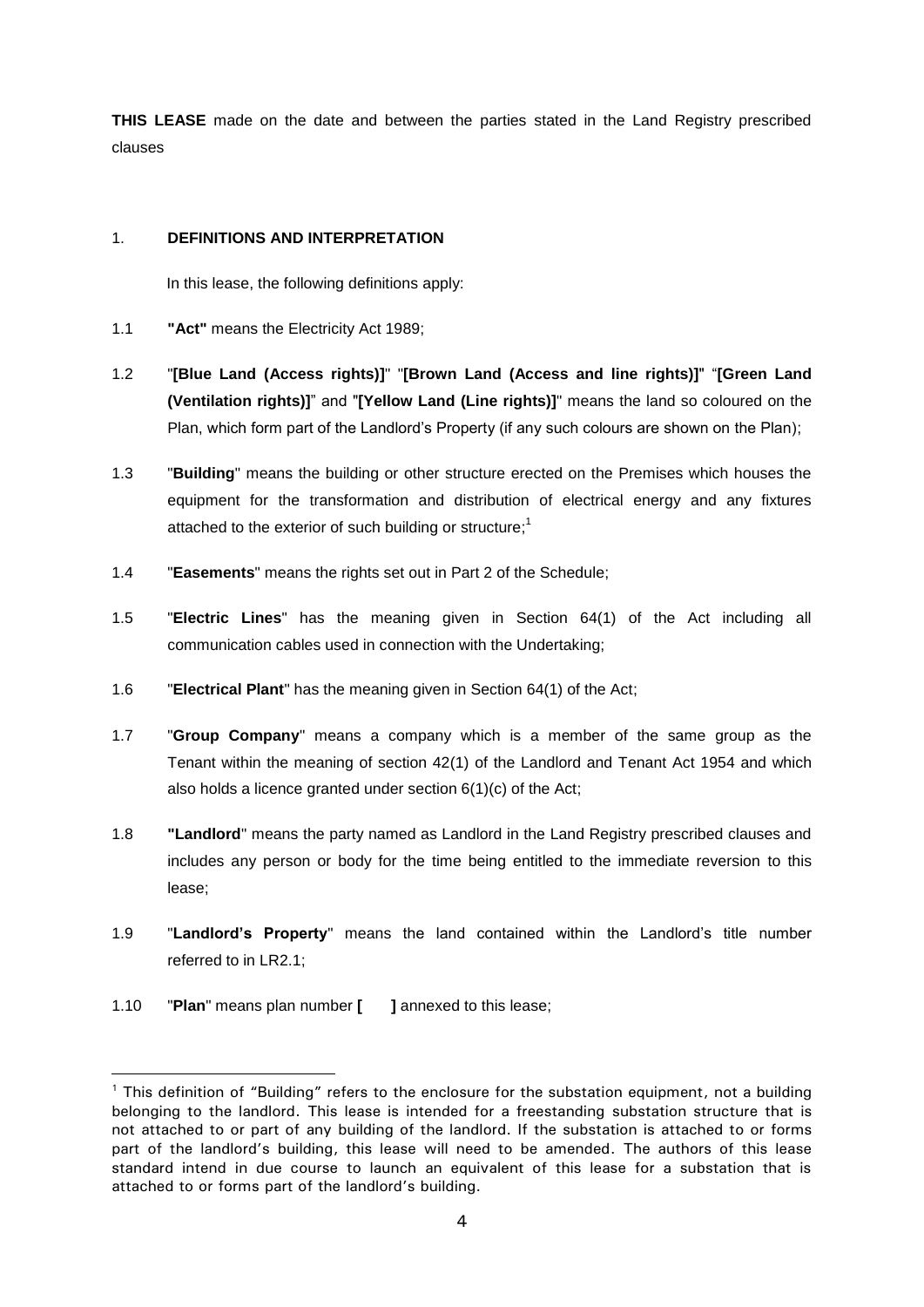- 1.11 "**Premises**" means the land described in Part 1 of the Schedule, which forms part of the Landlord's Property;
- 1.12 **[**"**Supports**" means the necessary poles and stays and other means of support and apparatus as the Tenant reasonably requires for the overhead Electric Lines in the approximate positions shown by [red symbols<sup>2</sup>] on the Plan];
- 1.13 "**Tenant**" means the party named as Tenant in the Land Registry prescribed clauses and includes its successors in title;
- 1.14 "**Term**" means the term of years created by this lease and any statutory continuation of it;
- 1.15 "**Undertaking**" means an electricity distribution business licensed under section 6(1)(c) of the Act carried on by the Tenant or any Group Company;

and the following rules of interpretation apply:

- 1.16 a reference to a statute or statutory provision includes any amendment, extension or reenactment of it and any subordinate legislation and all orders, notices, codes of practice and guidance for the time being in force made under it;
- 1.17 an obligation on a party not to do something includes an obligation not to agree to or knowingly permit that thing to be done;
- 1.18 where any party to this lease comprises more than one person, any obligations on that party are to be joint and several;
- 1.19 unless the context otherwise requires, where the words "**include(s)**" or "**including**" are used in this lease, they are deemed to have the words "**without limitation**" following them;
- 1.20 a reference to a clause, paragraph or schedule is to a clause or paragraph of or schedule to this lease and a reference to this lease includes its schedules.

#### 2 **DEMISE**

 $\overline{a}$ 

In consideration of the Tenant's payment to the Landlord of **[**ONE POUND (£1)**]** on the date of this lease and the Tenant's agreement to enter into the covenants in this lease,

the Landlord hereby leases to the Tenant with full title guarantee<sup>3</sup> all of the Premises,

 $2$  The symbols may vary for each operator.

<sup>&</sup>lt;sup>3</sup> Limited or no title quarantee should be given where for example the Landlord is a trustee or an insolvency practitioner.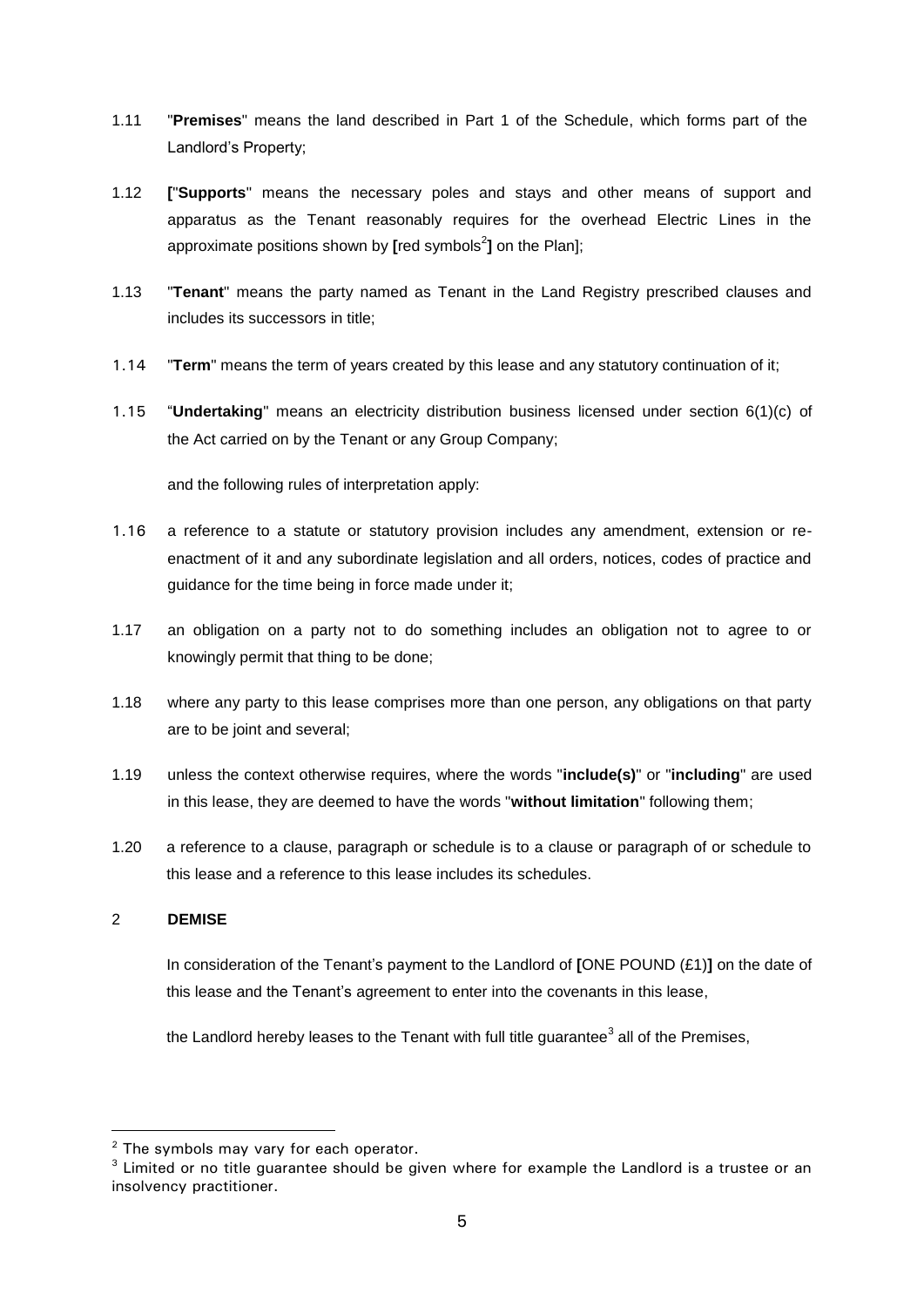together with the Easements for the benefit of the Premises and the Undertaking and which may be exercised by the Tenant and all those authorised by it, where appropriate, in common with all others having or granted similar rights,

for the Term of [99]<sup>4</sup> years commencing on the date of this lease at an annual rent of a peppercorn (if demanded).

# 3 **TENANT'S COVENANTS**

The Tenant covenants with the Landlord that it shall:

- 3.1 pay the reserved rent (if demanded) without any deduction or set-off on **[**1 January**]** in every year, and the first payment to be made on the date of this lease;
- 3.2 indemnify the Landlord against liability for any rates and taxes which may now or in the future be separately levied upon or payable in respect of the Premises, for which the Landlord promptly gives the Tenant notice of:
	- (a) the receipt of any demand for such rates or taxes; and
	- (b) any proposal for the separate assessment of rates or taxes whether made by the Landlord or (upon the Landlord becoming aware of it) by any third party;
- 3.3 not use the Premises otherwise than for the purposes of the Undertaking<sup>5</sup>;
- 3.4 not assign, underlet, part with or share the possession of the whole or a part of the Premises, but may without the consent of the Landlord-
	- (a) assign or underlet the whole of the Premises to a company or body to which the operation of the Undertaking is transferred;
	- (b) underlet part of the Premises to a company or body operating an electricity distribution business licensed under section  $6(1)(c)$  of the Act on terms that are consistent with the provisions of this lease;
	- (c) share the occupation of the whole or part of the Premises with a company that is a Group Company for so long as it remains a Group Company and no relationship of landlord and tenant is created; and

<sup>&</sup>lt;sup>4</sup> This is subject to agreement between the parties.

<sup>&</sup>lt;sup>5</sup> "Undertaking" will include the electrical transformer substation and ancillary equipment and utilities.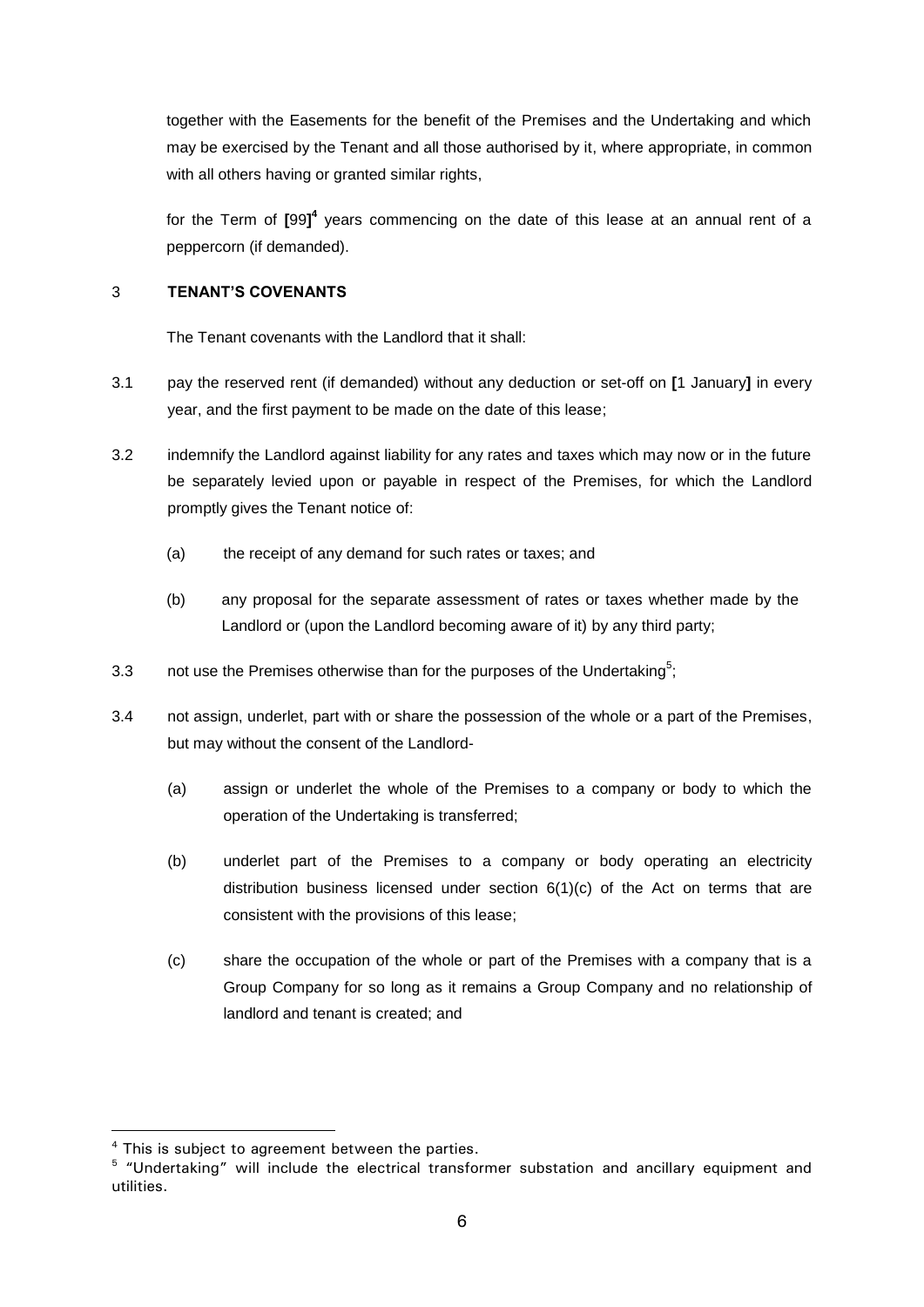(d) grant licences to occupy the whole or part of the Premises to third parties for the purposes permitted by this lease, but so that no relationship of landlord and tenant is created between the Tenant and the licensee;

provided that the Tenant shall notify the Landlord within **[**21 days**]** of the Landlord's reasonable request of the identity of any tenant or occupier of the Premises and of any dealing with the Premises with full copies of the relevant document;

- 3.5 only exercise the Easements and carry out works under this lease in a proper and workmanlike manner and in accordance with the Landlord's reasonable requirements and so as not to cause avoidable damage to the Landlord's Property;
- 3.6 make good at the Tenant's own cost all damage caused by the exercise of the Easements and the carrying out of works under this lease to the reasonable satisfaction of the Landlord;
- 3.7 comply with all relevant statutory requirements in relation to its occupation and use of the Premises and the operation and condition of the Electric Lines and the Electrical Plant;
- 3.8 give the Landlord reasonable prior notice of its intention to carry out works to the Landlord's Property in exercise of the Easements, except in the case of emergency when no notice can be given;
- 3.9 at such time as this lease comes to an end for whatever reason, yield up the Premises in accordance with the Tenant's covenants in this lease, remove the Electrical Plant from the Premises, decommission and make safe the Electric Lines and make good to the reasonable satisfaction of the Landlord all consequential damage to the Premises and to the Landlord's Property (but without being obliged to re-surface the Premises or replace planting);
- 3.10 insure with a reputable insurer (or self-insure) against third party and public liability and produce to the Landlord on demand (but no more than once a year) evidence of such insurance (as appropriate);
- 3.11 keep in good repair:
- 3.11.1 the Premises; and
- 3.11.2 the Electric Lines and the Electrical Plant constructed on the Premises (unless made safe or removed in accordance with clause 3.9);
- 3.12 **[**provide reasonable co-operation if the Landlord wishes to enter the Premises to comply with its covenant in clause 5.2;**]**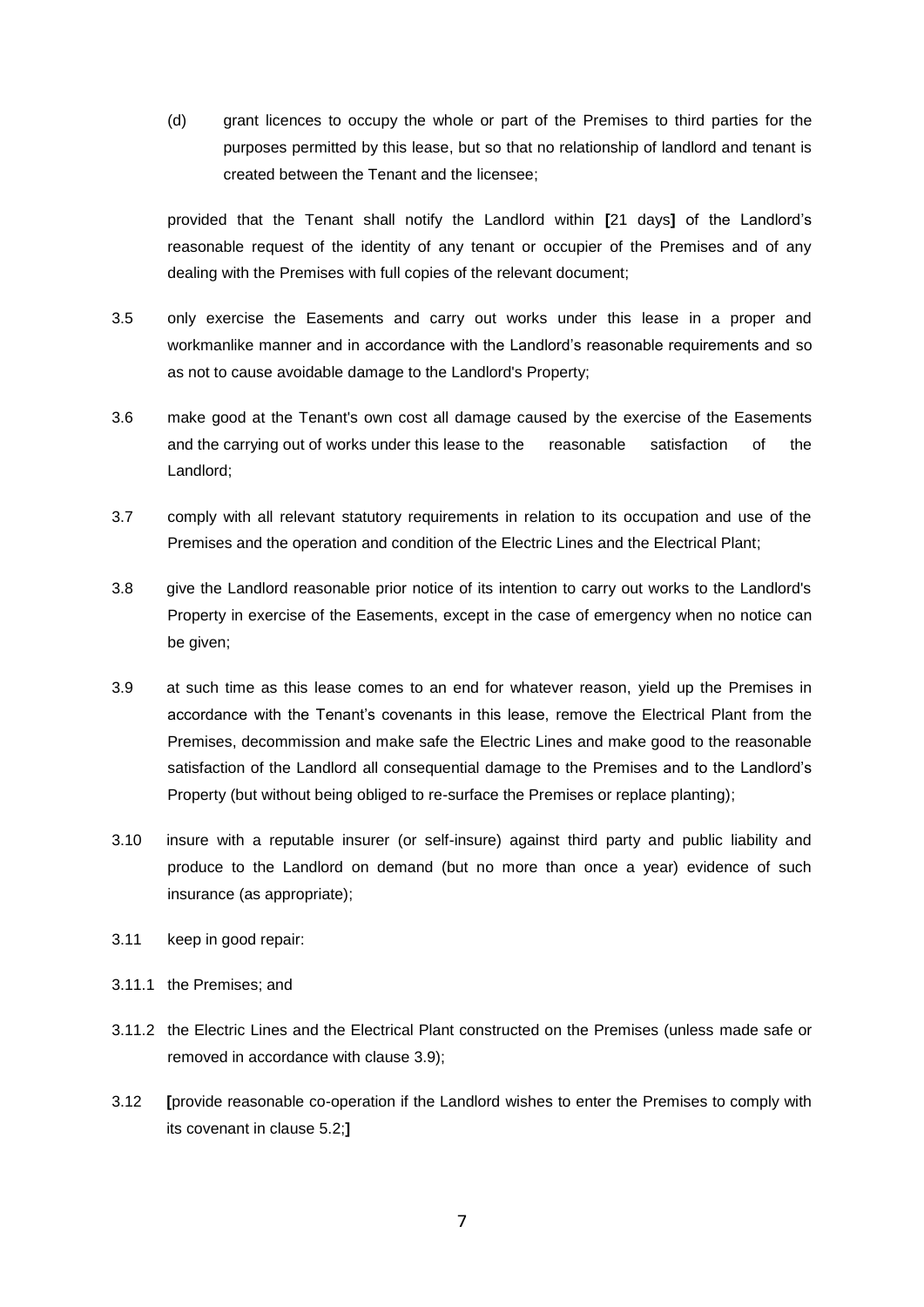- 3.13 indemnify the Landlord against all damage, costs, expenses, proceedings and liabilities (a **Landlord's Claim**") that are the reasonably foreseeable consequence of:
	- (a) any breach of the Tenant's obligations under this lease; or
	- (b) any default or negligence that arises in the exercise of any of the Easements,

except to the extent that the Landlord's Claim arises out of the default or negligence of the Landlord, its servants or agents. Clause 4 shall apply to a Landlord's Claim.

# **4 CONDUCT OF LANDLORD'S CLAIM<sup>6</sup>**

- 4.1 The Landlord shall in relation to a Landlord's Claim:
	- (a) give to the Tenant notice as soon as practicable after the Landlord becomes aware of it;
	- (b) consult with the Tenant and have regard to the Tenant's reasonable representations;
	- (c) give the Tenant such assistance and co-operation as the Tenant may reasonably request in the Tenant's conduct of any litigation or other dispute resolution process; and
	- (d) take reasonable steps to mitigate loss.
- 4.2 The Tenant shall pay the Landlord within 14 days of receipt of a written demand (supported by a valid invoice) the reasonable costs properly incurred by the Landlord in giving the assistance and co-operation specified in clause 4.1(c).
- 4.3 The Landlord shall pay, or if appropriate give credit to, the Tenant for any sum or other form of redress recovered by the Landlord that is directly referable to the Landlord's Claim, of the following amounts, whichever is the less:
	- (a) an amount equal to the sum or the value of other redress recovered by the Landlord (less any out-of-pocket costs and expenses properly incurred by the Landlord in doing so); and
	- (b) the amount paid, or to be paid, by the Tenant under the indemnity in clause 3.13.

# 5 **LANDLORD'S COVENANTS**

<sup>&</sup>lt;sup>6</sup> Clauses 4 and 6 are intended to be reciprocal so if a change is made to one, the equivalent change should be made to the other.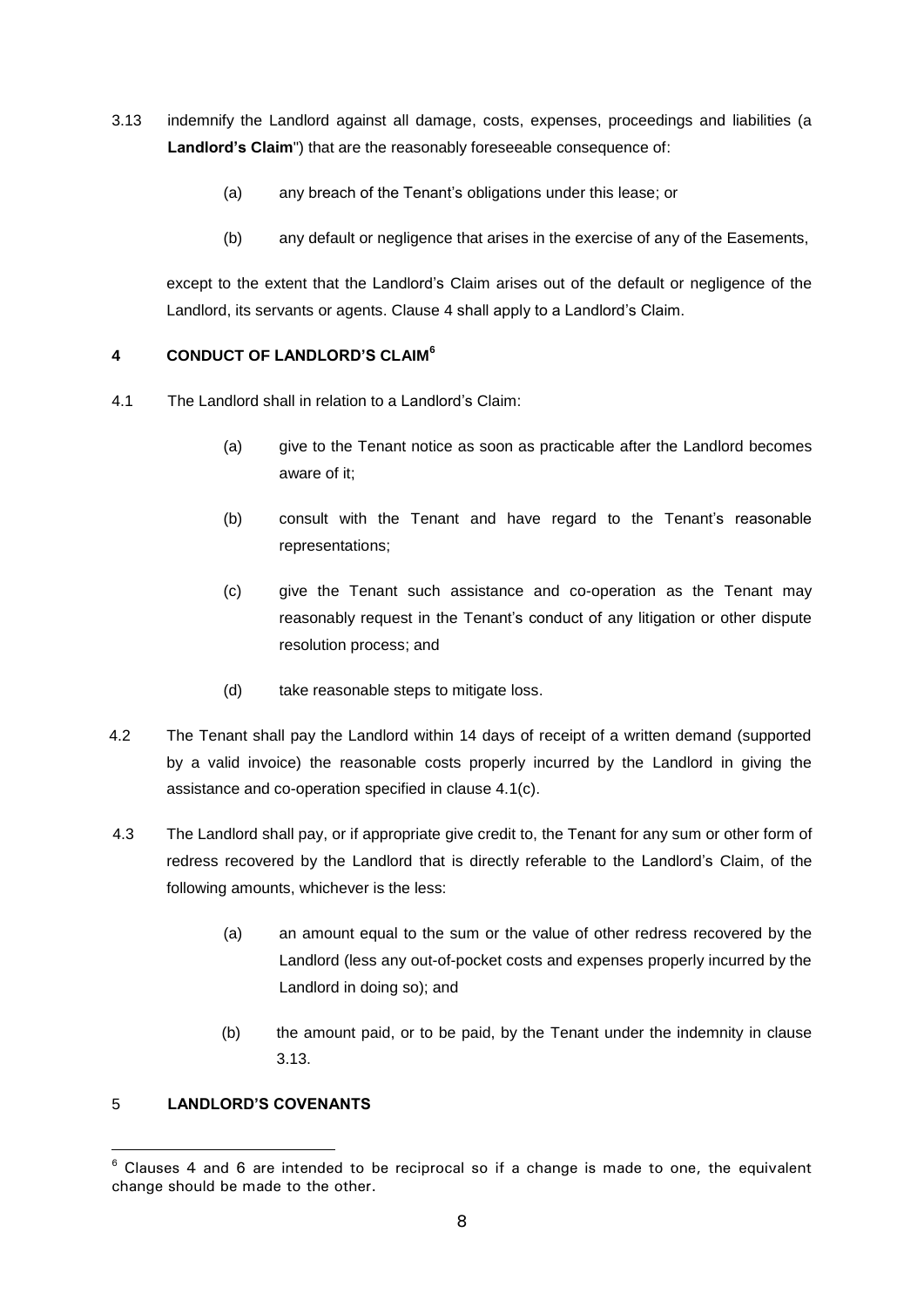The Landlord covenants with the Tenant (including for the benefit of the Undertaking) that it shall:

- 5.1 allow the Tenant lawfully and peaceably to enjoy the Premises and the Easements throughout the Term without interruption or disturbance by the Landlord or any person claiming through, under or in trust for the Landlord;
- 5.2 **[**maintain<sup>7</sup> any part of the Landlord's Property that lends support or shelter to the electricity substation, in such a condition that does not prejudice the safety or operation of the Electric Lines and the Electrical Plant and, in performing this obligation, it shall:
	- (a) comply with the Tenant's reasonable requirements in relation to health and safety and the protection of the Electrical Plant;
	- (b) only enter the Premises if accompanied by the Tenant; and
	- (c) if it requires entry to the Premises, pay to the Tenant a reasonable call-out charge, unless there are reasonable grounds to believe that the Tenant is in breach of its obligations under this lease;**]**
- 5.3 **[**not without the consent of the Tenant (such consent not to be unreasonably withheld or delayed):
	- (a) erect or extend any building or other structure:
		- (i) underneath or within **[**5**] [**15**]** metres on either side of the overhead Electric Lines;
		- (ii) **[**which would encroach within 3 metres of the foundations of any of the Supports or upon the ground supporting them**]**;
	- (b) plant any timber or other tree within a distance of **[**4.8**] [**10**] [**12.5**]** metres of the overhead Electric Lines;
	- (c) raise the level of the ground beneath the overhead Electric Lines (including their area of sway or swing) or within a distance of **[ ]**<sup>8</sup> metres on either side of the overhead Electric Lines **[**or within an area of land surrounding each of the Supports to a distance of **[ ]** metres from them**]**; or
	- (d) permit any vehicle, machinery or plant to approach or pass under the overhead Electric Lines, unless a clear space of not less than **[**1.5**] [**3.7**] [**4.8**]** metres can be

 $<sup>7</sup>$  The nature of this obligation will vary depending on the nature of the Landlord's Property and</sup> the parties' maintenance and repairing responsibilities.

<sup>&</sup>lt;sup>8</sup> Settle on each transaction.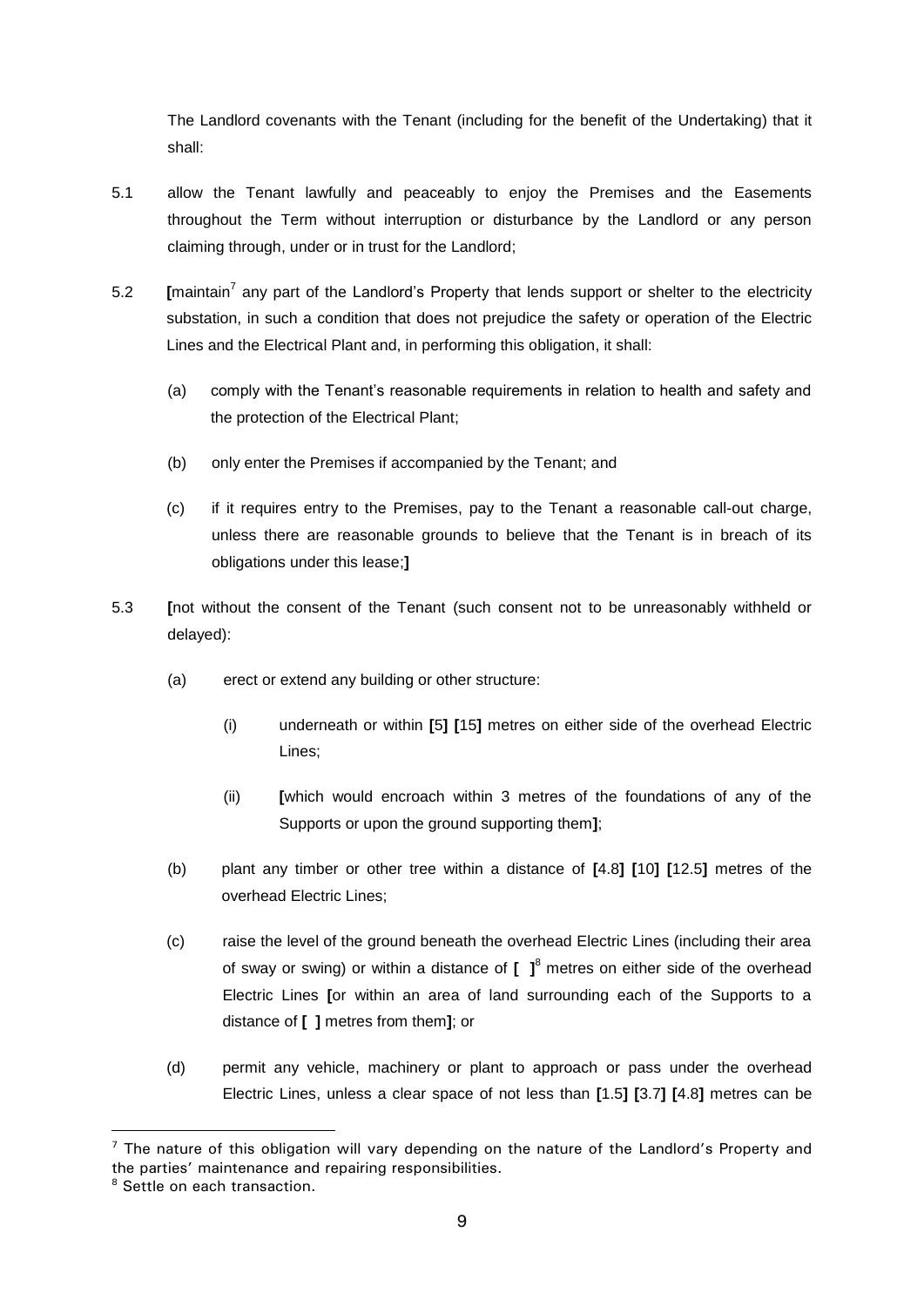and is at all times maintained between any conductor forming part of the overhead Electric Lines and the combined height of all parts of any such vehicle, machinery or plant and any person riding them;**] 9**

- 5.4 with respect to the Brown Land and the Yellow Land (referred to in this clause 5.4 as "the relevant Land") and for the protection of the Easements:
	- (a) not do anything on the relevant Land which would interfere with or damage any Electric Lines (or its ducts) retained or laid by the Tenant in the exercise of the Easements; but shall:
		- (i) take all reasonable precautions to prevent damage or injury; and
		- (ii) inform the Tenant as soon as practicably possible upon becoming aware of any such damage or injury;
	- (b) not alter or cover the existing level or surface of the relevant Land in such a way as to make the laying of, or access to, any Electric Lines or duct impracticable or materially more difficult unless, after the initial laying of the Electric Lines, the laying or relaying of surfaces of an intended or existing road, footpath or other access on a part of the relevant Land using appropriate materials is required or appropriate;
	- (c) **[**without prejudice to clause 5.4(b), not erect any building or structure on the relevant Land (other than such as are shown on the Plan); 10**]**
	- (d) **[**not without the consent of the Tenant (such consent not to be unreasonably withheld or delayed) install any pipe, drain, sewer, cable, wire or other apparatus on, through or in the relevant Land; and**]**
	- (e) not plant any trees on or which might grow over, on to or so as to fall upon any part of the relevant Land;
	- (f) **[**not excavate the relevant Land to a level lower than 0.35 metre below the surface:
		- (i) without giving reasonable written notification to the Tenant;
		- (ii) unless a representative of the Tenant has been allowed an opportunity to attend the carrying out of the excavations; and
		- (iii) unless there is compliance with the reasonable directions of the Tenant given to protect the Electric Lines**]**;

<sup>9</sup> Only include clause 5.3 where relevant.

<sup>&</sup>lt;sup>10</sup> The acceptability of this depends on the extent of the relevant Land (as defined).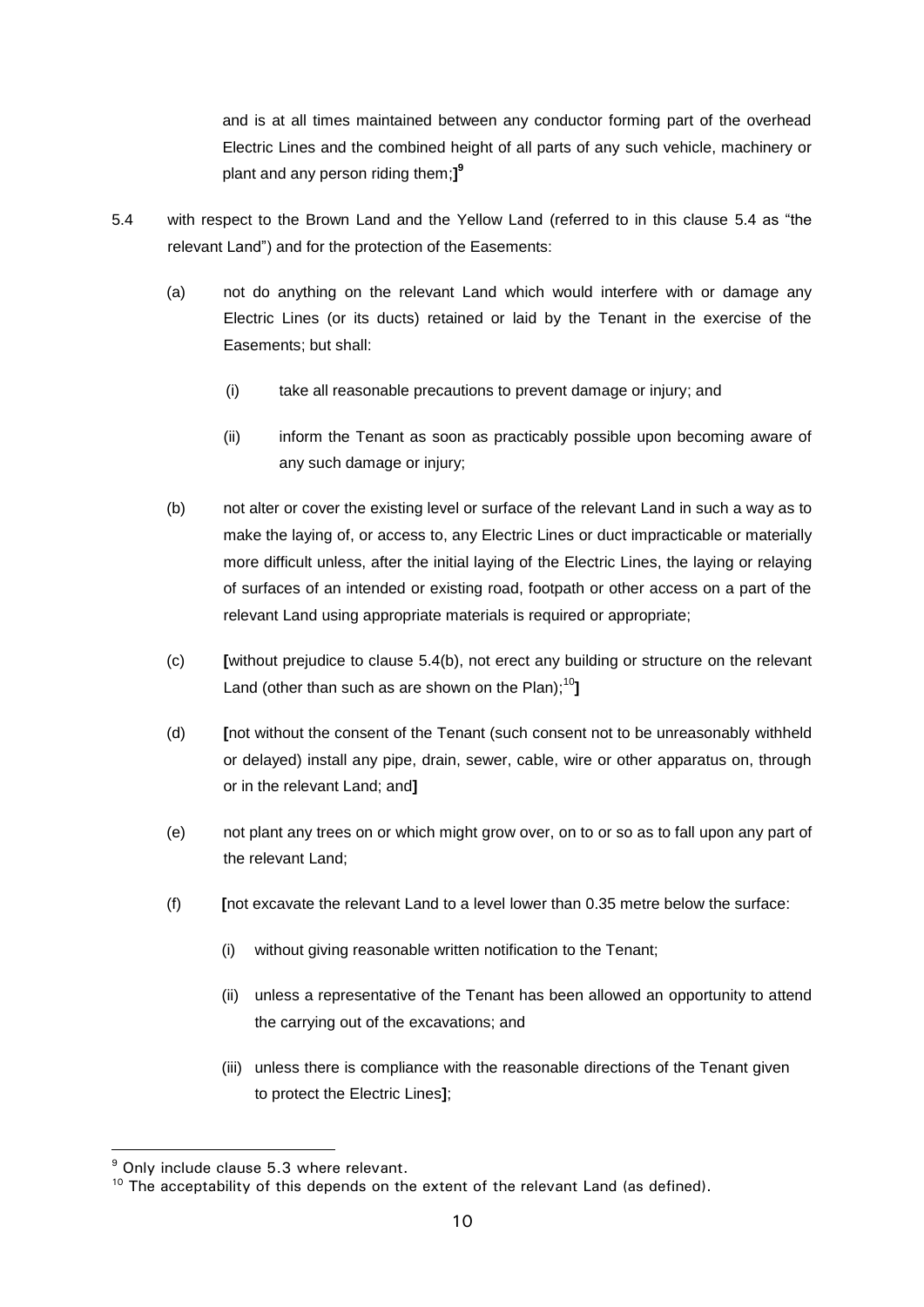- (g) **[**as soon as reasonably possible at its own expense lay ducts to carry the Electric Lines beneath the parts of the relevant Land, as may be reasonably required by the Tenant and to the Tenant's reasonable satisfaction;**]**
- (h) not otherwise do anything on the relevant Land **[**or Blue Land**]**, which will hinder or obstruct access to the Electric Lines **[**or Supports**]** or the exercise of the Easements;
- 5.5 not interfere with or obstruct the free flow of air through the means of ventilation of the Building to the extent required for the safe and efficient operation of the electrical transformer substation;
- 5.6 not interfere with or reduce the right of support and protection for the Building, or the Electric Lines **[**or Supports**]**;
- 5.7 be responsible for the making up and maintenance of the roads and footpaths **[**at the Landlord's Property**]** which give, or will give, access to and from the Premises, until such time as those roads and footpaths are adopted by the local highway authority as a highway maintainable at the public expense;
- 5.8 indemnify the Tenant against all damage, costs, expenses, proceedings and liabilities (a "**Tenant's Claim**") that are the reasonably foreseeable consequence of any breach of the Landlord's obligations under this lease **[**or of any planning agreement relating to the Landlord's Property**]**, except to the extent that the Tenant's Claim arises out of the default or negligence of the Tenant, its servants or agents. Clause 6 shall apply to a Tenant's Claim.

#### 6 **CONDUCT OF TENANT'S CLAIM<sup>11</sup>**

- 6.1 The Tenant shall in relation to a Tenant's Claim:
	- (a) give to the Landlord notice as soon as practicable after the Tenant becomes aware of it;
	- (b) consult with the Landlord and have regard to the Landlord's reasonable representations;
	- (c) give the Landlord such assistance and co-operation as the Landlord may reasonably request in the Landlord's conduct of any litigation or other dispute resolution process; and
	- (d) take reasonable steps to mitigate loss;

 $11$  Clauses 4 and 6 are intended to be reciprocal so if a change is made to one, the equivalent change should be made to the other.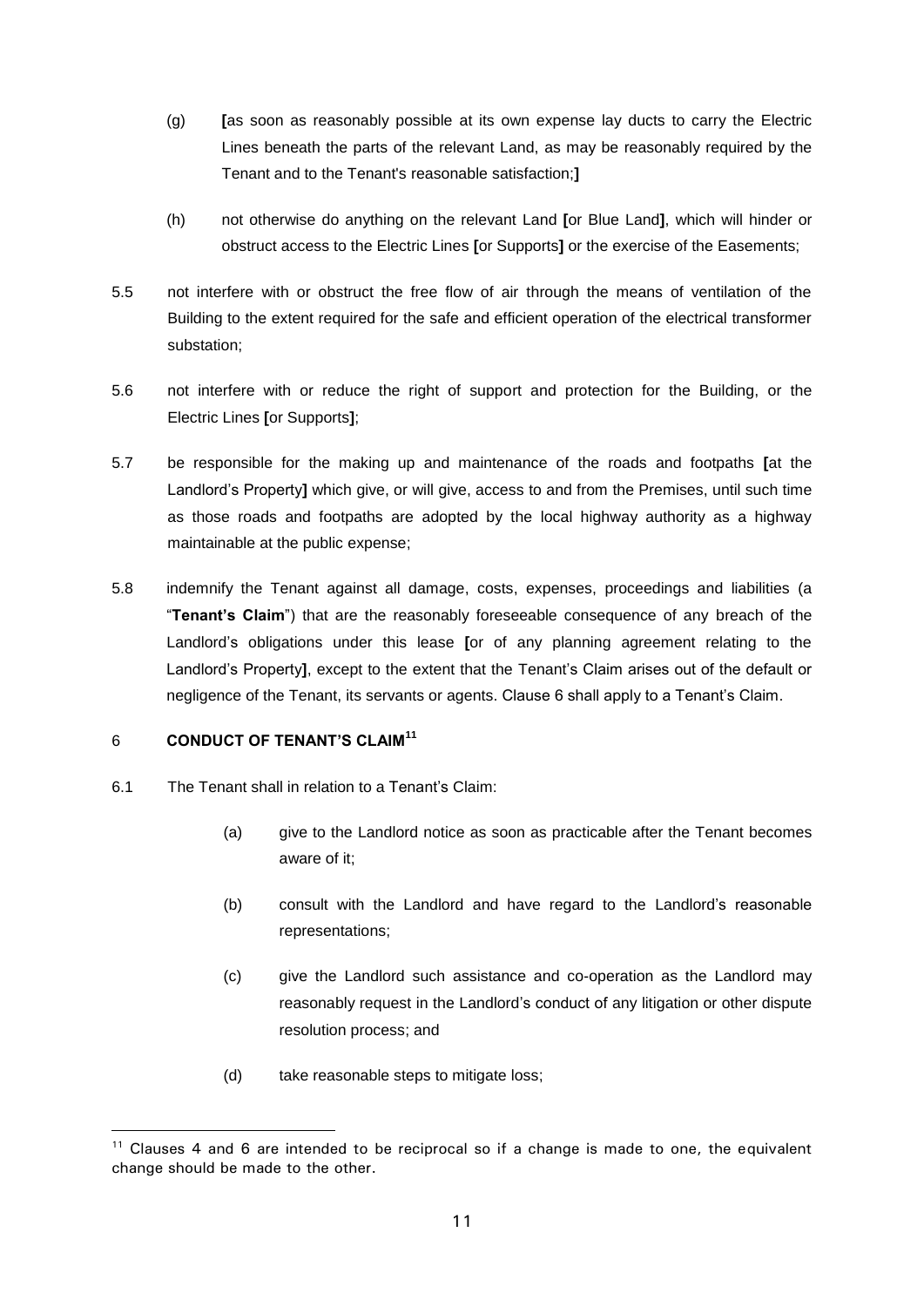- 6.2 The Landlord shall pay the Tenant within 14 days of receipt of a written demand (supported by a valid invoice) the reasonable costs properly incurred by the Tenant in giving the assistance and co-operation specified in clause 6.1(c);
- 6.3 The Tenant shall pay, or if appropriate give credit to, the Landlord for any sum or other form of redress recovered by the Tenant that is directly referable to the Tenant's Claim, of the following amounts, whichever is the less:
	- (a) an amount equal to the sum or the value of other redress recovered by the Tenant (less any out-of-pocket costs and expenses properly incurred by the Tenant in doing so); and
	- (b) the amount paid, or to be paid, by the Landlord under the indemnity in clause 5.8.

# 7 **REDEVELOPMENT/ LIFT AND SHIFT**

It is hereby agreed and declared by and between the parties as follows:

7.1 In this clause 7, the expression:

- (a) **Alternative Site** and **Alternative Route(s)** mean respectively such site and route(s) within the Landlord's Property<sup>12</sup> as near as possible to the Premises and the land the subject of the Easements respectively, as shall be required by the Tenant pursuant to the procedure set out in this clause;
- (b) **Develop** includes develop, redevelop and the carrying out of any other works and "**Development**" shall be construed accordingly;
- (c) **Notice** means the notice which the Landlord is entitled to serve pursuant to clause 7.2;
- (d) **Quotation** means a quotation (to be prepared by the Tenant in accordance with all regulatory requirements which apply to its Undertaking) for the cost of the works which will be required to facilitate the Landlord's proposals set out in the application to be made pursuant to clause 7.3(a);
- 7.2 If the Landlord shall during the Term desire to Develop the Landlord's Property and it is reasonably required for such Development to include the whole or part of the Premises and/or the land the subject of the Easements, the Landlord shall be entitled to serve prior written notice on the Tenant to move the Electrical Plant from the Premises and/or the Electric Lines from the land the subject of the Easements, to an alternative location and/or routes.

 $12$  Consider expanding reference, if it is a development incorporating third party land.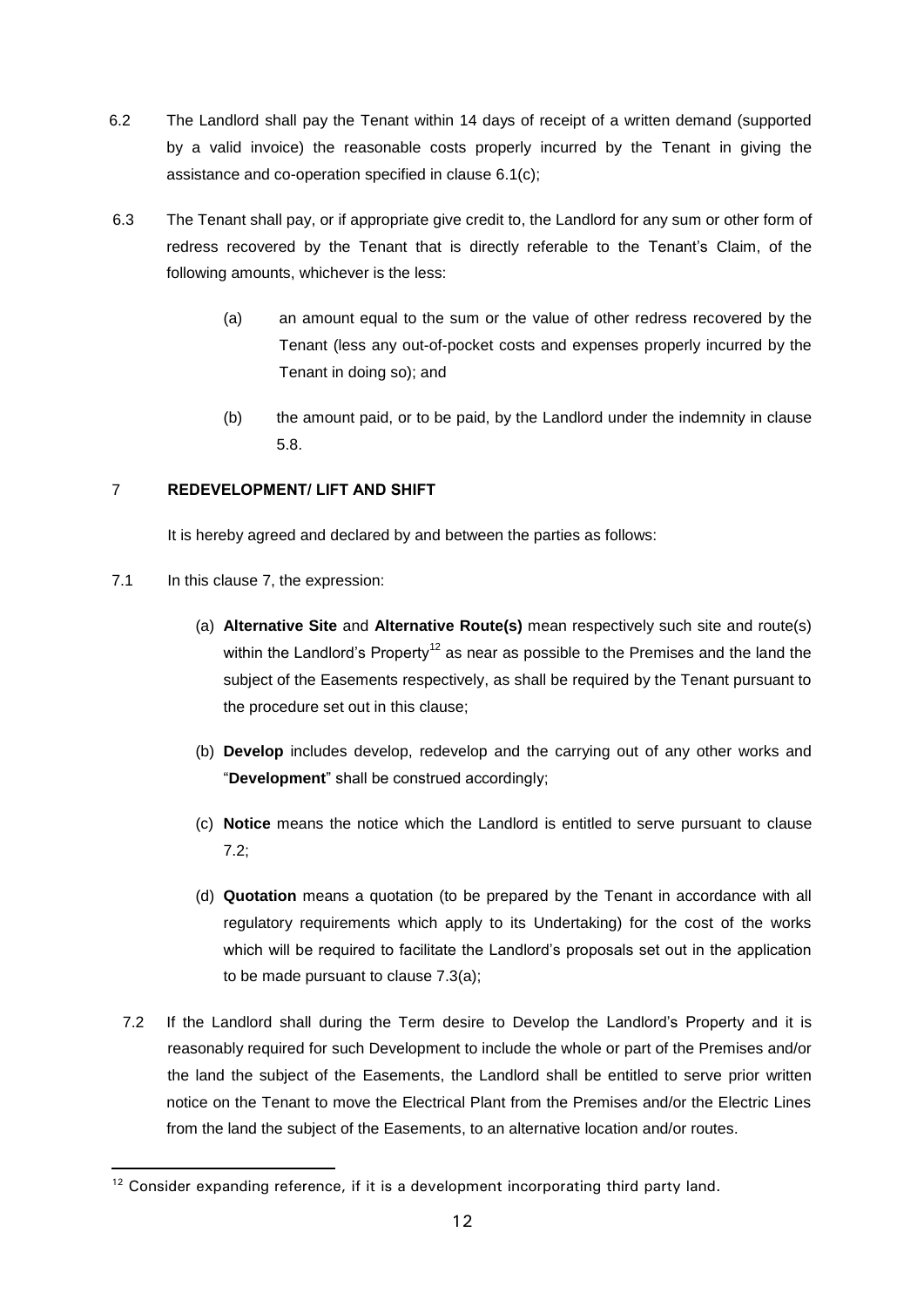- 7.3 If a Notice is served, the following terms and conditions shall apply:
	- (a) the Tenant shall provide the Landlord with the form of application for the relevant works in the prescribed form with details of the person to whom the application should be submitted so that the Landlord's proposals can be considered and a Quotation be supplied;
	- (b) In the event that the Landlord accepts the Quotation in the period specified in the Quotation, the Landlord shall with full title guarantee (subject to investigation and approval of title by the Tenant's solicitor, such approval not to be unreasonably withheld or delayed) by deed with the concurrence of every incumbrancer (such concurrence to be procured by and at the expense of the Landlord) and without payment of any consideration by the Tenant, let to the Tenant an Alternative Site and easements in respect of the Alternative Route(s), such lease to be for a period equal to the unexpired residue of the Term of this lease and otherwise to be substantially in the same form of and contain substantially the same provisions and covenants (mutatis mutandis) as are contained in this lease with such changes as are reasonably required and the Tenant shall on the grant of the lease execute a counterpart;
	- (c) Subject to no event or circumstance beyond its reasonable control preventing or delaying it from doing so but as soon as practicable after the grant of such lease to the Tenant in respect of the Alternative Site and the Alternative Route(s), the Tenant shall (in the following order of events):
		- (i) complete the erection of an electricity substation on the Alternative Site and laying or construction and installation of any necessary Electric Lines along the Alternative Route(s) and bring them in to use;
		- (ii) remove so far as necessary the Electrical Plant from the Premises and the Electric Lines from the land the subject of the Easements required to be released, or render them dead; and
		- (iii) deliver up the Premises to the Landlord with vacant possession;
	- (d) The procedure set out in the preceding sub-clauses may be repeated as often as the Landlord so requires if any Quotation is not accepted by it within the specified period;
	- (e) The Landlord shall, to the extent that it has not already paid for them in the process of accepting the Quotation, be liable for and pay to the Tenant within a reasonable period the costs, charges and expenses reasonably and properly incurred or sustained by the Tenant in or arising out of: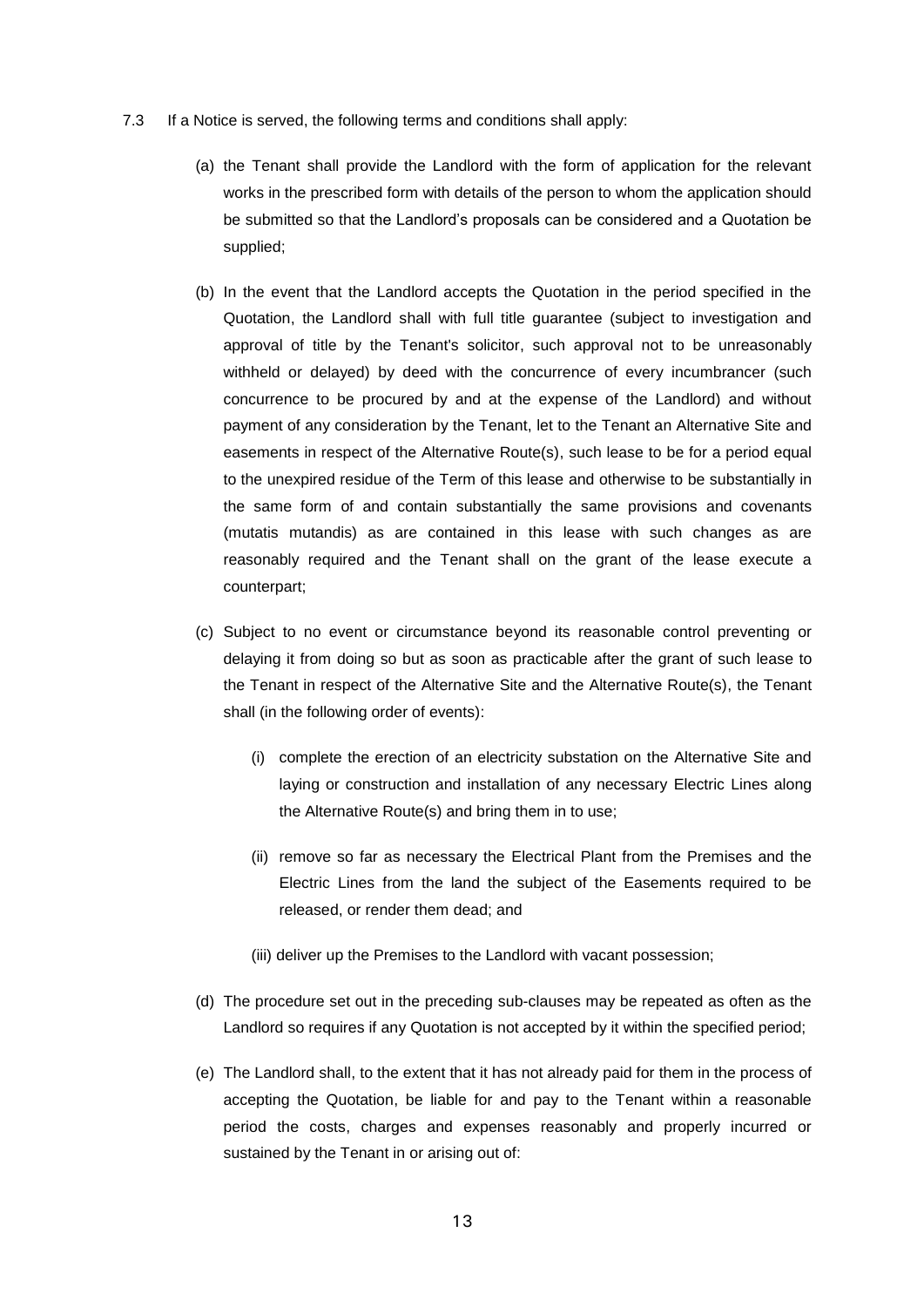- (i) the construction and installation of an electricity substation on the Alternative Site and the laying or construction and installation of inter alia Electric Lines along the Alternative Route(s);
- (ii) the removal of the Electrical Plant from the Premises and of Electric Lines from the land the subject of the Easements required to be released, or rendering them dead as aforesaid;
- (iii) the preparation and completion of the documentation required in respect of the lease of the Alternative Site and easements in respect of the Alternative Route(s) and the yielding up of the Premises and such of the Easements required to be released including where applicable stamp duty land tax and all Land Registry fees for registering/noting them on the relevant title(s).

#### 8 **CONDITIONS**

The parties agree to the following conditions:

- 8.1 All Electrical Plant, Electric Lines and other equipment provided or installed by the Tenant in, upon, under or over the Premises, or in the ducts or under the Brown Land and the Yellow Land are to remain the property of the Tenant; the Tenant may exchange, vary or remove them at its absolute discretion at any time during the Term in accordance with the provisions of this lease and subject to the Tenant making good any damage caused to the reasonable satisfaction of the Landlord.
- 8.2 (a) A notice served under or in connection with this lease must be in writing and is to be treated as properly served if compliance is made with the provisions of Section 196 of the Law of Property Act 1925 (as amended by the Recorded Delivery Service Act 1962); but where there is inconsistency with an express provision of this lease, the express provision is to prevail.

(b) Service of notices on the Tenant is to be made on the company secretary at the Tenant's then registered office.

(c) A notice is not to be treated as properly served for the purposes of this lease if it is left for the Tenant on or in the Premises, or if it is left for the Landlord on the Landlord's Property.

8.3 The Tenant shall apply to HM Land Registry to register this lease and both parties shall deal promptly and properly with any requisitions raised by HM Land Registry.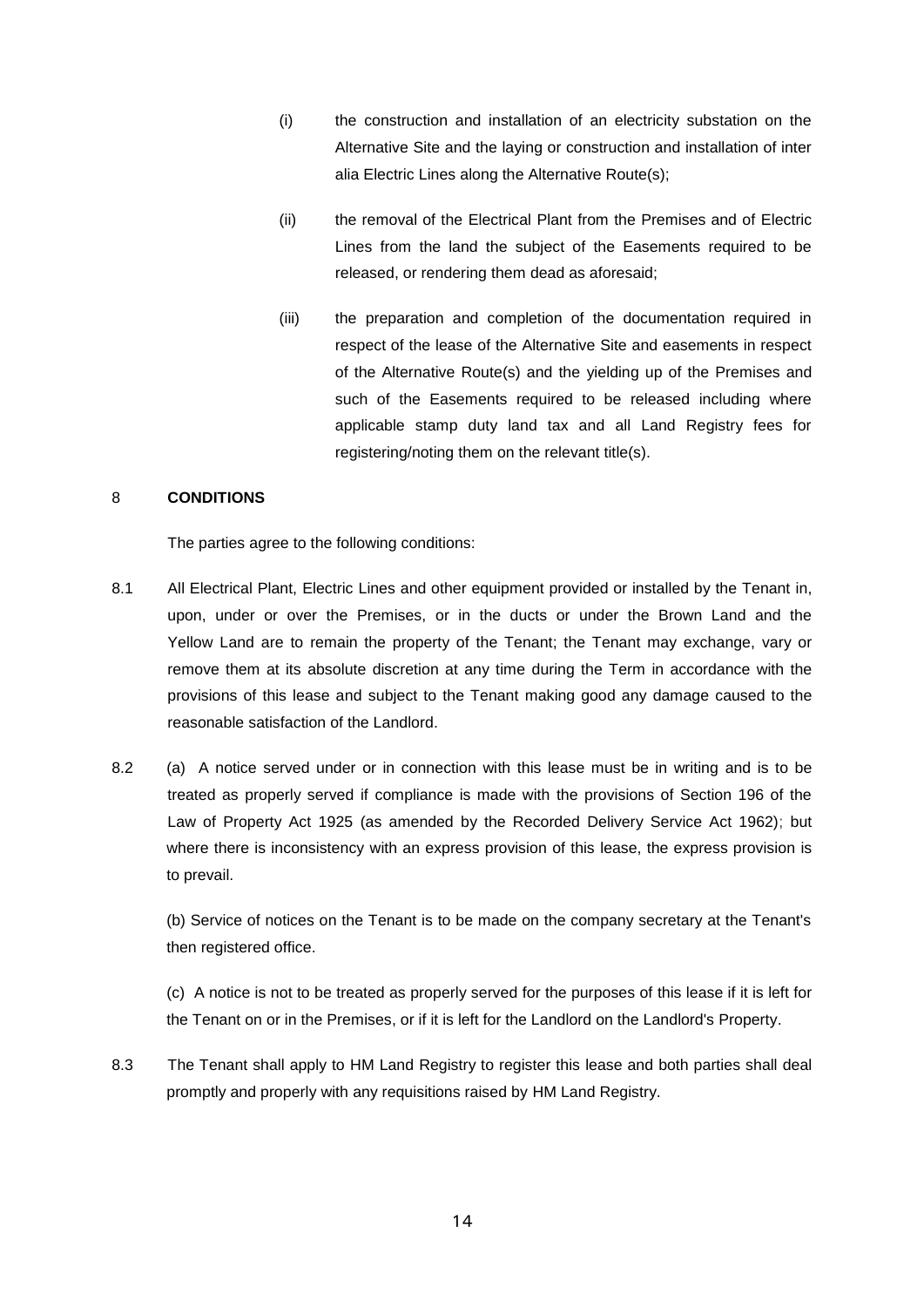- 8.4 Nothing contained in this lease shall prejudice, restrict or otherwise affect the statutory rights, powers and duties of the Tenant, or the means by which it exercises those rights and powers or performs those duties pursuant to its Undertaking.
- 8.5 **[**The Landlord will on the written request of the Tenant made not less than six months before the expiration of the Term grant to the Tenant, a lease of the Premises for a further term of 60 years<sup>13</sup> commencing on the expiration of the Term at no premium and containing the same covenants and conditions as are contained in this lease (subject to such changes as may be reasonably required by the Landlord), but omitting this option to renew; the Tenant having exercised the option to renew shall on the grant of the renewed lease execute a counterpart. 14**]**
- 8.6 The Tenant may terminate this lease at any time after the date on which the Tenant ceases permanently to require the Premises for the purposes of an electrical transformer substation, by the Tenant giving to the Landlord not less than **[**three**]** months' previous notice to that effect. Upon expiration of the notice, this lease is to cease and determine, but without prejudice to the rights and remedies of either party against the other in respect of any breach of the covenants and agreements in this lease; but the Tenant is to be permitted access to the Premises after the termination of this lease for a reasonable period to comply with its obligations in clause 3.9.
- 8.7 Nothing in this lease creates any rights benefiting any person who is not a party to this lease under the Contracts (Rights of Third Parties) Act 1999.
- 8.8 The operation of section 62 of the Law of Property Act 1925 is excluded in relation to this lease and the Tenant shall not have the benefit of any easement, right or privilege over any other part of the Landlord's Property or any adjoining or neighbouring property of the Landlord, other than those granted pursuant to this lease.

## 9 **DISPUTE RESOLUTION**

 $\overline{a}$ 

9.1 Either the Landlord or the Tenant may refer a dispute in connection with this lease to the respective nominated managers of each for resolution, both of whom are to use their reasonable endeavours to resolve the dispute in the first instance as soon as reasonably practicable. A nominated manager must be a senior representative empowered to make executive decisions on behalf of the party he or she represents.

Delivered as a deed on the date stated in the Land Registry prescribed clauses.

<sup>&</sup>lt;sup>13</sup> See paragraph 7(2) Schedule 15 to Law of Property Act 1922.

<sup>&</sup>lt;sup>14</sup> Only include if agreed in heads of terms. Alternatively, a longer term in this lease may be granted.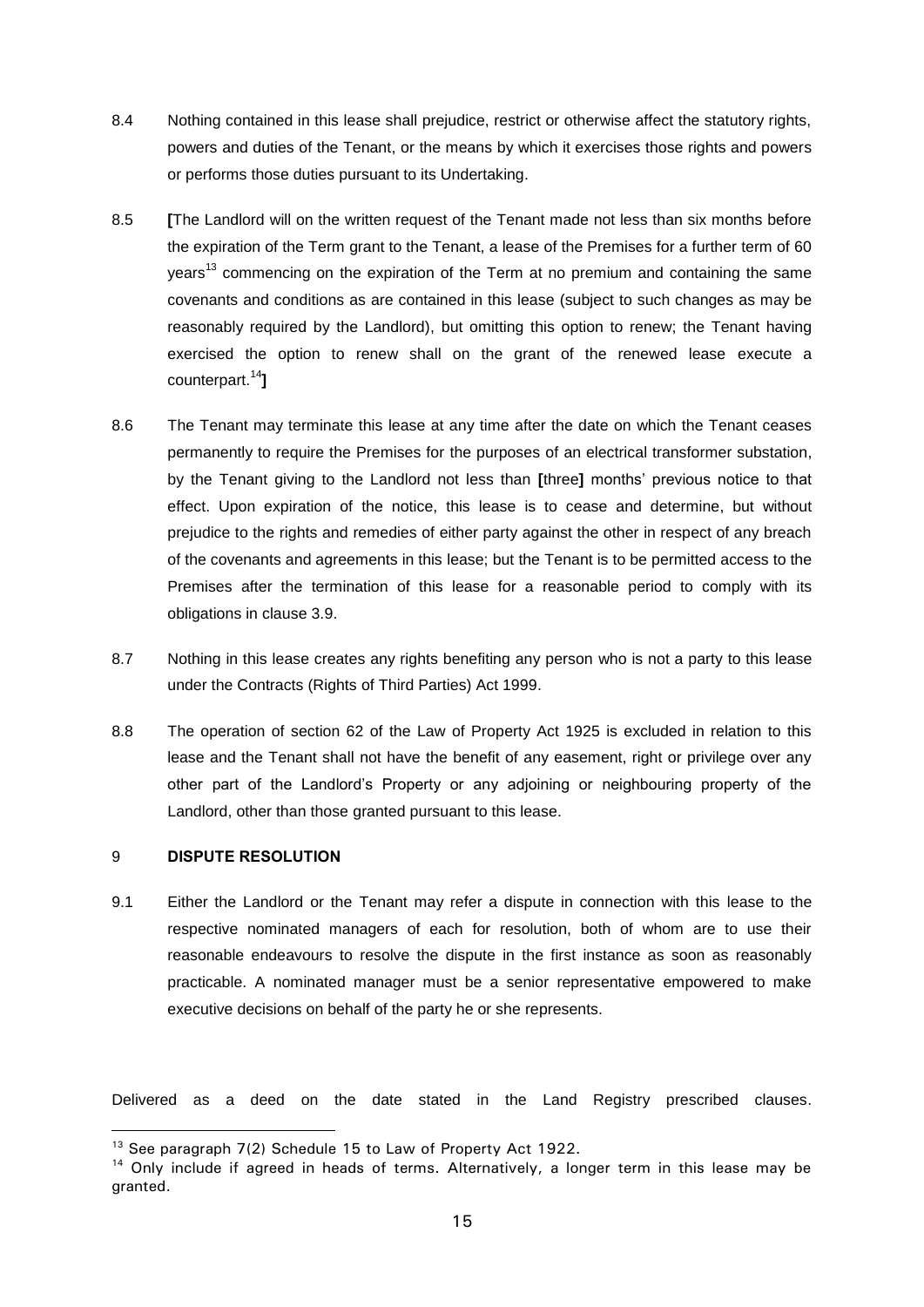#### **THE SCHEDULE**

#### **Part 1**

#### **The Premises**

All that parcel of land at **[ ]** and with its dimensions shown and coloured **[**pink**]** on the Plan.

#### **Part 2**

#### **The Easements**

- 1 With or without vehicles, trolleys, plant, materials and equipment, to pass and repass at all times and for all purposes over and along the **[**Blue Land**], [**the Brown Land**]** and through any gates, doors or barriers across them, from and to a public highway, and to park vehicles on the roads which are comprised in such area**[**s**]** so far as is necessary for the exercise of the rights set out in this part of the Schedule subject to not unduly obstructing the roads nor to causing any undue congestion or inconvenience to other users.
- 2 To open outwardly gates or doors installed in or along the boundary of the Premises **[**as shown on the Plan**]**.

3

- (a) To:
	- (i) lay underground Electric Lines under, through and along the **[**Brown Land**]** and/or the **[**Yellow Land**]**; and
	- (ii) construct and erect overhead Electric Lines on the Landlord's Property in the approximate position shown by a **[**red**]** line on the Plan;

and thereafter to use, retain, maintain, inspect, examine, test, repair, alter, relay, exchange, renew, replace, supplement and remove the Electric Lines;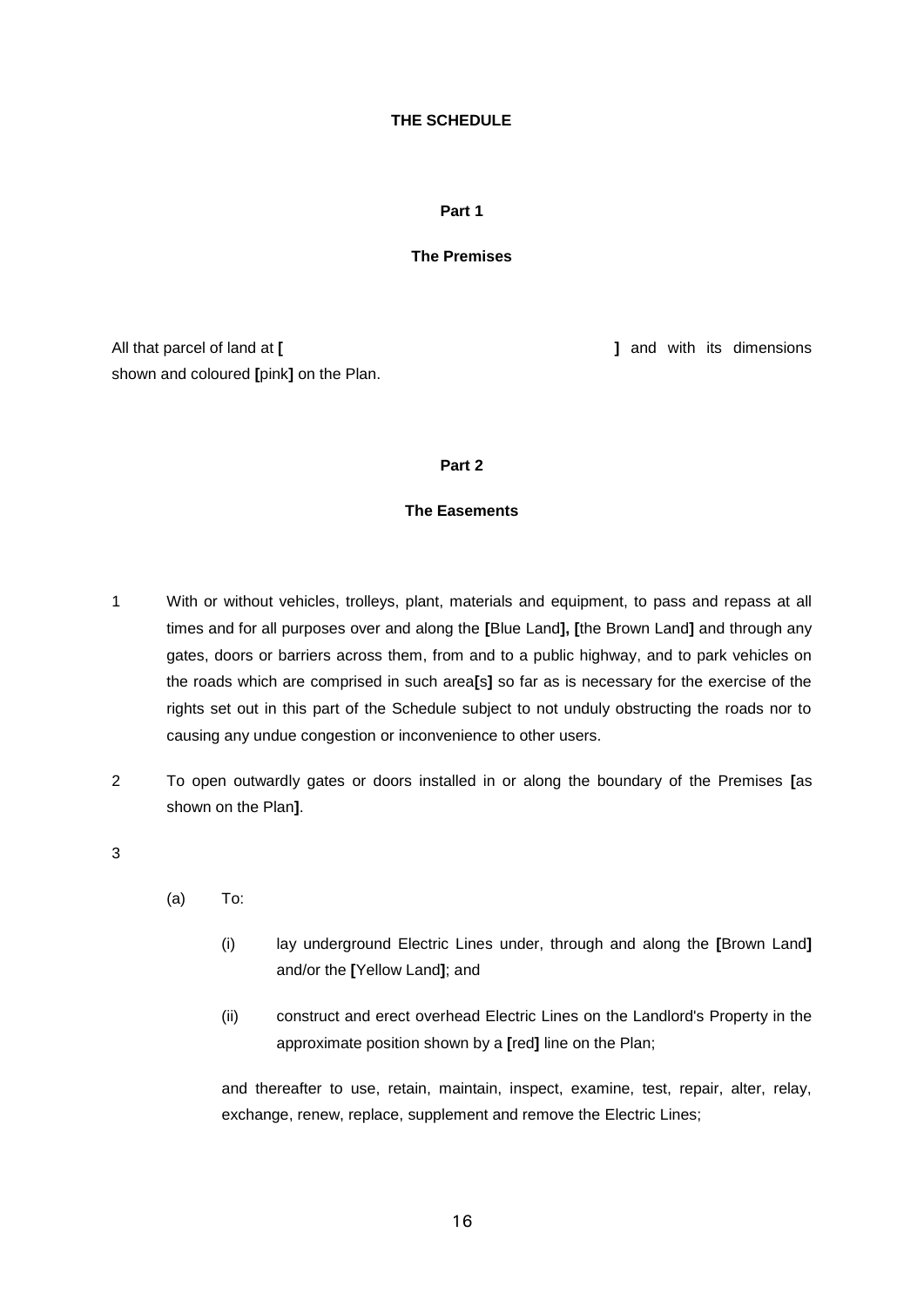- (b) To enter upon and break up the surface of the **[**Brown Land and/or the Yellow Land**]** to the extent necessary to allow the Easements to be exercised, subject to reinstating the surface to a reasonable standard;
- (c) To enter the unbuilt upon parts of the Landlord's Property with or without vehicles, contractors' plant, apparatus and equipment, but only to the extent necessary to exercise the Easements;
- (d) **[**To allow the overhead Electric Lines to swing and sway over the Landlord's Property;**]**
- (e) **[**To construct, erect, use, maintain, adjust, repair, alter, reconstruct, re-erect, renew, supplement, inspect, examine, test and remove the Supports;**]**
- (f) To fell, lop or top from time to time (acting in accordance with good forestry practice, any applicable tree preservation order and other relevant statutory requirements) all timber and other trees, shrubs and roots now or in the future on the Landlord's Property, which would (if not felled, lopped or topped) obstruct or interfere with the construction, erection, maintenance or operation of the Electric Lines **[**or Supports**],** and to remove all resulting waste.
- 4 In connection with the installation in or removal from the Premises of apparatus, equipment and Electric Lines, to use such hoists, cranes and other lifting apparatus over the Landlord's Property as may be reasonably necessary.
- 5 To take in and expel air from the Building through the means of ventilation installed in the Building **[**over the Green Land**]** as is sufficient for the safe and efficient operation of the Electrical Plant and to enter onto so much of the Landlord's Property as may be necessary to maintain or replace the means of ventilation.
- 6 **[**To discharge surface water from the Building onto the Landlord's Property.**]**
- 7 The right of support and protection for the Electric Lines **[**, the Supports**]** and the Building from the adjoining Landlord's Property and (if any) buildings on it, and to project the eaves of the Building over them.
- 8 To enter so far as may be reasonably necessary (but subject to prior appointment with relevant occupiers, except in case of emergency when no appointment can be made) the adjoining land of the Landlord and (if any) buildings on it for the purposes of inspecting, maintaining and repairing the Building and the boundaries of the Premises.
- 9 To make noise and cause vibrations from the normal operation of the Electric Lines and/or the Electrical Plant within the operating limits prescribed by statutory requirements, without the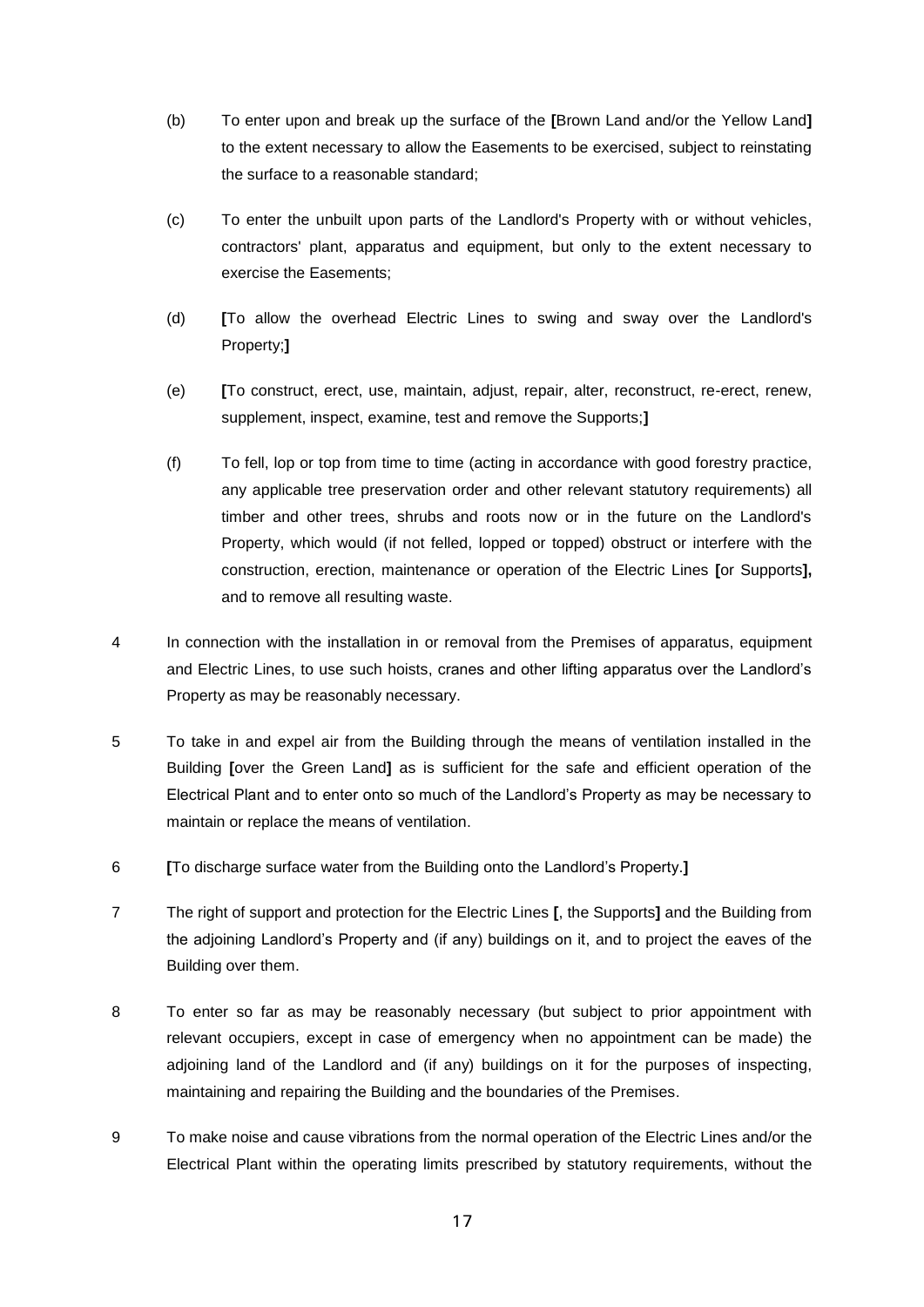Landlord having a right to object, bring a claim against or seek compensation from the Tenant.